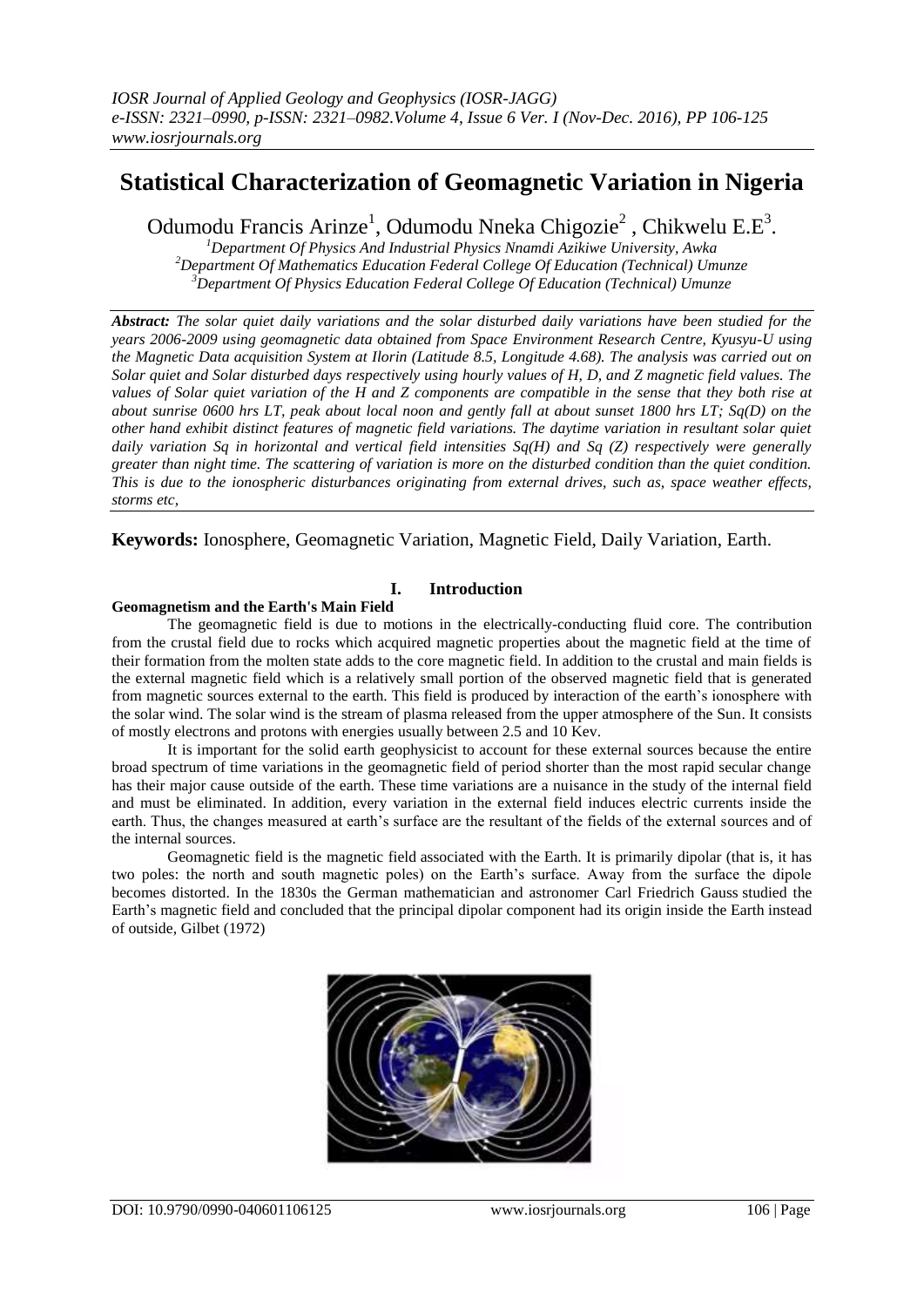A diagram of the earth's magnetic field as it was thought to exist before the effects of the solar wind was discovered. Wightman and Hannak (2003)

The geometry of the geomagnetic field is characterized by incoming field lines in the northern hemisphere and outgoing in the southern one. Therefore, a magnetic needle free to rotate around an axis will point its North magnetic polarity to the Earth South magnetic polarity (i.e. geographical North). However it is custom to call North magnetic Pole, the magnetic Pole located around the geographic North, and similarly South magnetic Pole the one located around the geographic South.

Using direct observations of the magnetic field over the past 400 years, the pattern of declination seen at the Earth's surface appears to be moving slowly westwards. This is particularly apparent in the Atlantic hemisphere at mid- and equatorial latitudes. This may be related to the motion of fluid at the core surface slowly westwards, dragging with it the magnetic field.

The rate of change of declination at Lerwick, Eskdalemuir and Greenwich-Abinger-Hartland observatory series in the UK is shown in the Figure 1.1



The rate of change of declination at Greenwich (GRW), Abinger (ABN), Hartland (HAD), Eskdalemuir (ESK) and Lerwick (LER) observatories 1900-2010, Carafella et al., (1998).

It can be seen from this plot that there have been a number of changes in the general trend of secular variation in the past, in particular at about 1925, 1969, 1978 and 1992. These sudden changes are known as jerks or impulses and, at the present time, are not well understood and are certainly not predictable. Some researchers have found evidence for a correlation with length-of-day changes.

#### **Geomagnetic Field Elements**

The Earth's magnetic field is a vectorial field represented by a vector function which is a function of the observation point and of time and is generally indicated with F.

Given a point P on the surface of the earth, the observed geomagnetic field may be described by means of a left-hand reference frame whose origin is located in the observation point P; X, Y and Z-axes are oriented as in Figure 1.2 below.



#### **The Schematic representation showing the relationship between the components of the magnetic field elements.**

The direction and strength of the magnetic field can be measured at the surface of the Earth and plotted. The total magnetic field can be divided into several components:

**Declination** (D) indicates the difference, in degrees, between the headings of true north and magnetic north. **Inclination** (I) is the angle, in degrees, of the magnetic field above or below horizontal.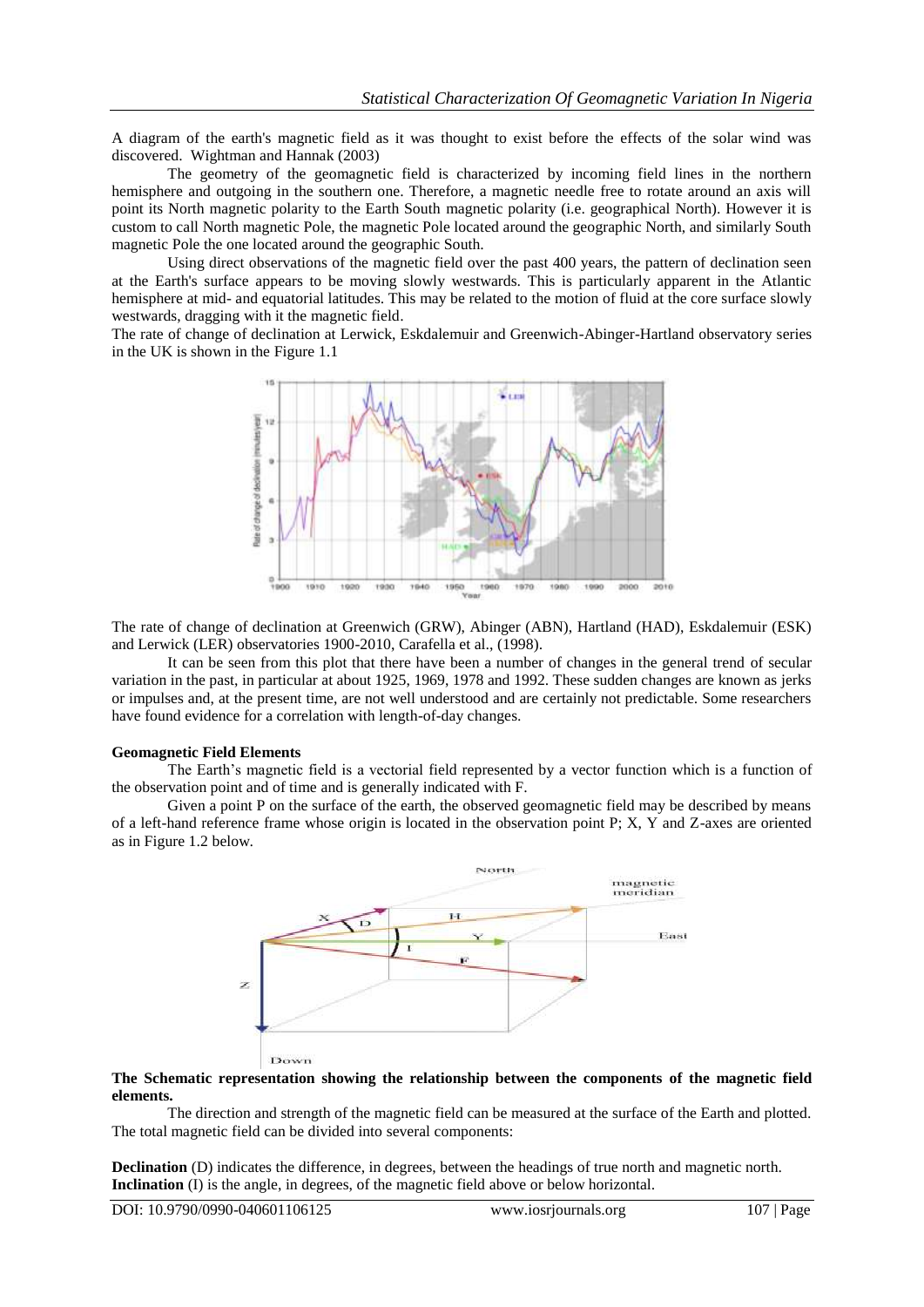**Horizontal Intensity** (H) defines the horizontal component of the total field intensity. **Vertical Intensity** (Z) defines the vertical component of the total field intensity. **Total Intensity** (F) is the strength of the magnetic field, not divided into its component. **X** represents the North horizontal field component directed to the geographic North. **Y** represents the East horizontal field component directed to the geographic East. **Z** represents the vertical field component, assumed positive if directed downwards (towards the Earth's core). The principal equations relating the values of the elements of the geomagnetic field are:  $H = X^2 + Y^2$  $H = F \cos(I)$  $X = H \cos(D)$  $X = F \cos(I) \cos(D)$  $Y = H \sin(D)$  $Y = F \cos(I) \sin(D)$ 

 $Z = F^2 - H^2$  $Z = F \sin(I)$ 

It is internationally accepted to express the magnetic field of the Earth in terms of magnetic induction vector. According to the International System of Units, magnetic induction is measured in Tesla (T) but owing to the small values of the geomagnetic field nanoTesla (1 nT=10<sup>-9</sup> T) is commonly used. The intensity of the geomagnetic field measured on the surface of the Earth varies from the equator to the poles in a range that goes from 20000 nT to 70000 nT.

## **Geomagnetic Variations**

The intensity and structure of the Earth's magnetic field are always changing, slowly but erratically, reflecting the influence of the flow of thermal currents within the iron core. This variation is reflected in part by the wandering of the North and South Geomagnetic Poles. Because a wide range of commercial and military navigation and attitude/heading systems are dependent on models of the magnetic field, these models need to be updated periodically. The magnetic field's strength and direction and their rates of change are predicted every 5 years for a 5-year period.

#### **Secular Variation**

At a given observation point, the amplitude of these variations varies between a few nT/year and some tens of nT/year for the intensive components and from a few minutes up to some tens of minute/year for inclination and declination. Even if the secular variation seems to show different behaviour in the various worldwide observatories, it is a peculiar feature of the main field and therefore it is representative of a global phenomenon. The features of the secular variation (as observed in the last 400 years) can be briefly summarised in the following points:

- **1.** an average annual decrease of the dipole moment of the order of 0.05%;
- **2.** a westward precession of the dipole axis at a rate of 0.05°/year;
- **3.** a northward motion of the dipole at a rate of 2 km/year;
- **4.** a westward drift of non dipolar field at a rate of 0.2°- 0.3°/year together with a possible but not well-known southward drift;
- **5.** a variation in the intensity of non dipolar field at a mean rate of 10 nT/year.

#### **Transient variation**

Rapid variations of the geomagnetic field are mainly due to factors external to the Earth and essentially related to solar activity. The Sun, in fact, is a decisive factor for the interpretation of both regular (as for instance the daily variation) and irregular phenomena of magnetic variations. Solar radiation emission generally goes together with continuous emission of ionised gas, the so-called solar wind that in practice corresponds to the solar corona expansion.

#### **Regular variations**

Magnetograms provided by a geomagnetic observatory consist of plots of the time behaviour of the magnetic elements of the field. They reveal the existence of a temporal trend in the elements of the geomagnetic field that tends to systematically repeat itself day by day; such variation is known as "daily variation". This variation depends on local time, with characteristic shapes for each element and can be interpreted as the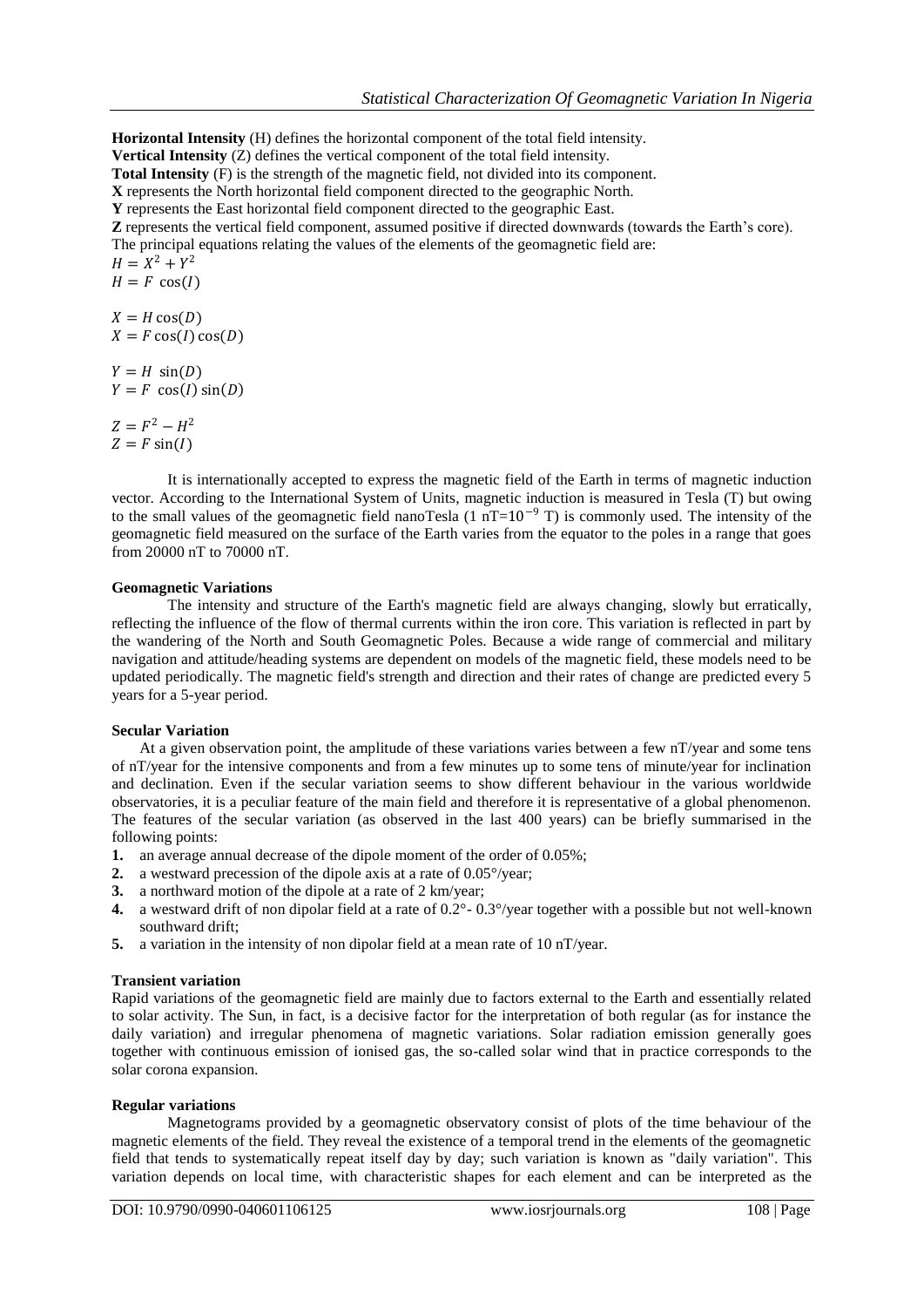overlap of waves with periods of several hours, and with an amplitude of the order of about some tens of nT. Moreover, sometimes it is partly deformed and therefore covered by irregular variations.

## **Irregular variations**

Moreover, not only regular time variations are displayed on magnetograms, but also irregular variations typical trend of perturbed conditions. In geomagnetism, in analogy with meteorology, the generic perturbed condition with irregular characteristics and occurrence has been called magnetic storms. It is possible to define two contributions on the irregular part: one contribution characterises the actual magnetic storm, the other represents the variations depending on local time. The first term consists of a systematic variation of the field that can be attributed to a ring electric current located in the magnetosphere and approximately on the equatorial plane. The second term consists of the so-called magnetic substorms. At mid latitude geomagnetic observatories also other important irregular variations, i.e. the so-called bays, can be observed. These variations occur preferably in the evening and night hours and have a duration of 1-2 hours.

#### **The Quiet-Day Geomagnetic Variation**

The sequences of phenomena that give rise to geomagnetic disturbances originate from the Sun. The simplest starts with the electromagnetic radiation given off by the Sun. As well as illuminating and heating the day-side of the earth, this radiation also heats the ionosphere causing convection. The convection moves charged particles through the earth's magnetic field creating a dynamo action that drives ionospheric electric currents above the equator and up to mid-latitudes. These currents produce a magnetic field that, viewed from space, appears fixed on the day side of the earth. The rotation of the earth carries a site on the surface in and out of this magnetic field creating a 12-hour variation, Rastogi (1973).

## **Disturbance Variation**

The disturbance-daily variation Sd is another solar daily variation in magnetic activity periods, with a sinusoid variation of H component as its prominent character and reversed phase around 55 deg latitude. It is dderived by subtracting the average Sq of five international quiet days from the average daily variation of five international disturbed days (24). Sd is prominent at high latitudes, especially around the aurora zone. However, during magnetic disturbance time, the amplitude of Sd in middle and low latitude increases remarkably. However, during magnetic disturbance time, the amplitude of Sd in middle and low latitude increases remarkably. Unfortunately, Sd studies are limited (25, 26), although people have identified some average characters of Sd at the present time. Chapman and Bartels (1940) obtained the equivalent current system of Sd variation, pointing out that Sd was seemly created by the return current of the substorm wedge in low latitude ionosphere.

#### **Ionosphere**

The ionosphere is the portion of the Earth's upper atmosphere, which extends from about 50 to 1000 km above the earth, where ions and electrons are present in quantities sufficient to affect the propagation of radio waves (3kHz-30MHz). The ionization is produced mainly by solar ultraviolet radiation and in less remarkable part by X-ray and corpuscular radiation from the Sun. The most noticeable effect is seen as the Earth rotates with respect to the Sun; ionization increases in the sunlit atmosphere and decreases on the shadowed side. Although the Sun is the largest contributor toward the ionization, cosmic rays make a small contribution; moreover any atmospheric disturbance effects the distribution of the ionization. The ionosphere is a dynamic system controlled by many parameters including acoustic motions of the atmosphere, electromagnetic emissions, and variations in the geomagnetic field.

# **II. Data Analysis**

In this study, we analyze the hourly data set values of geomagnetic elements consisting of: the horizontal intensity H, the vertical intensity Z and the declination D. These were obtained from Space Environment Research Center, Kyusyu-U using the Magnetic Data Acquisition System (MAGDAS) installed at Ilorin with geodetic latitude 8.5, geodetic longitude 4.68.

The data set consists of 1 minute records of H, D and Z that were converted to hourly values. The days selected for this study and used in this analysis are the International Quiet Days (IQD) and the International Disturbed Days (IDD). The IQD and the IDD are respectively the ten quietest and the five most disturbed days of the month according to the classification of the plenary magnetic index, kp. We use the IQD to generate the geomagnetic solar quiet daily (Sq) variations on quiet days.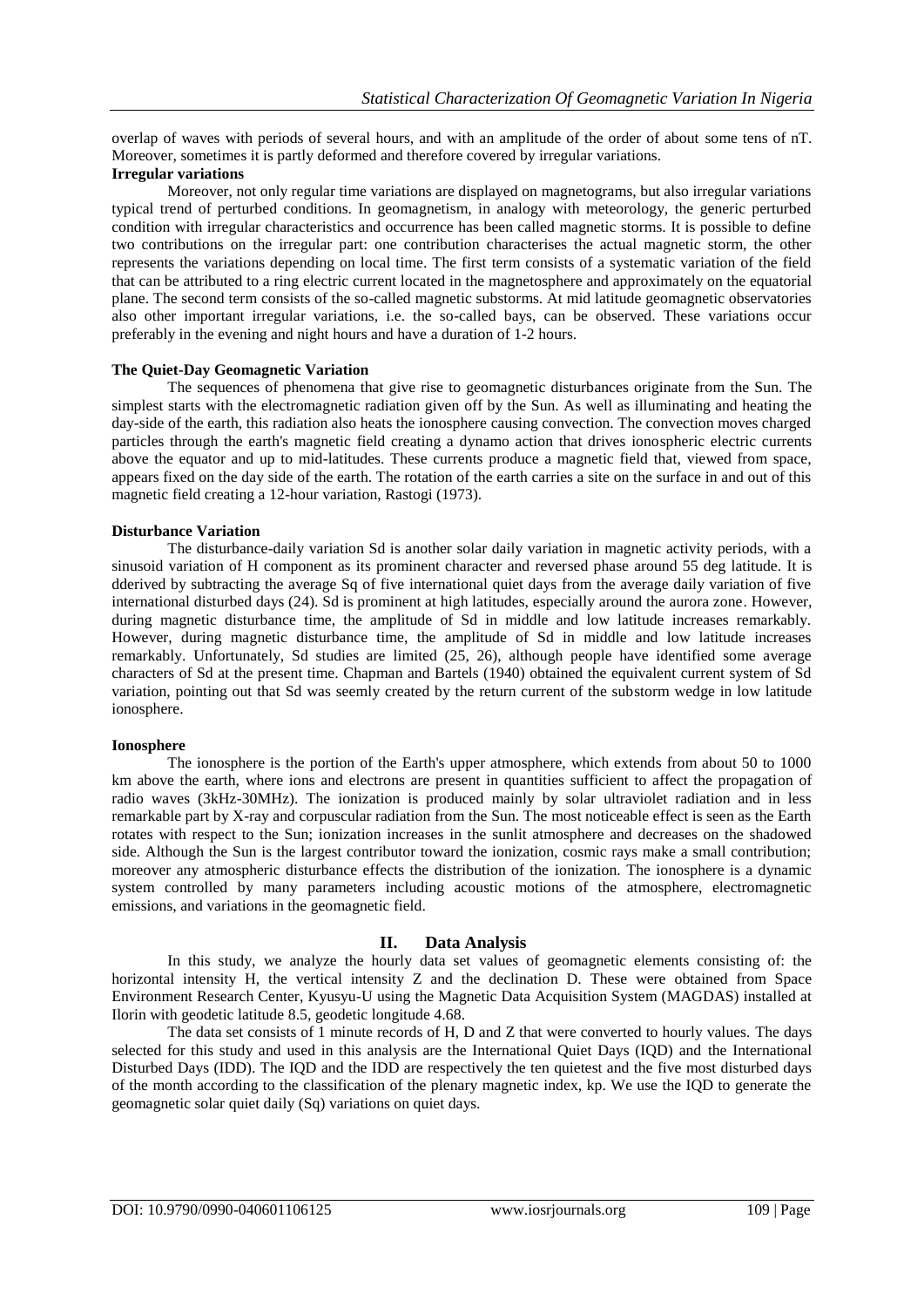|           | <b>Table 3.1</b> International Quiet and Distanced Days for the year 2000. |                      |     |                |    |           |                |                |    |            |    |    |                 |                |                |
|-----------|----------------------------------------------------------------------------|----------------------|-----|----------------|----|-----------|----------------|----------------|----|------------|----|----|-----------------|----------------|----------------|
| Month     | 01                                                                         | <b>O<sub>2</sub></b> | 03  | О4             | О5 | <b>O6</b> | $_{07}$        | O8             | 09 | <b>Q10</b> | D1 | D2 | D3              | D <sub>4</sub> | D <sub>5</sub> |
| January   | -09                                                                        | 10                   | 30  | 04             | 31 | 29        | П              | 13             | 14 | 12         | 26 | 23 | 16              | 18             | 27             |
| February  | 14                                                                         | 25                   | -09 | 18             | 13 | 05        | 27             | 01             | 08 | 02         | 20 | 21 | 22              | 06             | 15             |
| March     | 0 <sub>5</sub>                                                             | 13                   | 02  | 0 <sub>3</sub> | 04 | 17        | 14             | 23             | 30 | 09         | 19 | 18 | 20              | 10             | 21             |
| April     | 30                                                                         | 12                   | 01  | 0 <sub>3</sub> | 02 | 29        | 07             | 19             | 26 | 27         | 14 | 09 | 15              | 05             | 22             |
| May       | 16                                                                         | 01                   | 27  | 29             | 09 | 15        | 26             | 0 <sub>3</sub> | 02 | 25         | 06 | 07 | $\overline{11}$ | 12             | 18             |
| June      | 26                                                                         | 04                   | 23  | 21             | 13 | 24        | 05             | 19             | 20 | 12         | 06 | 07 | 15              | 08             | 28             |
| July      | 21                                                                         | 02                   | 18  | 19             | 08 | 20        | 0 <sub>3</sub> | 16             | 17 | 23         | 28 | 05 | 31              | 14             | 12             |
| August    | 13                                                                         | 25                   | 04  | 16             | 14 | 26        | 06             | 15             | 05 | 24         | 19 | 07 | 20              | 22             | 27             |
| September | 15                                                                         | 22                   | 09  | 21             | 16 | 28        | 08             | 20             | 27 | 14         | 18 | 24 | 04              | 01             | 30             |
| October   | 10                                                                         | 19                   | 26  | 06             | 17 | Π         | 18             | 05             | 23 | 04         | 13 | 14 | $^{01}$         | 29             | 21             |
| November  | -07                                                                        | -08                  | 20  | 21             | 18 | 13        | 06             | 19             | 05 | 14         | 10 | 30 | π               | 24             | 25             |
| December  | 04                                                                         | 31                   | 27  | 02             | 29 | 30        | 28             | 0 <sub>3</sub> | 05 | 26         | 15 | 14 | 12              | 06             | 07             |

| Table 3.1 International Quiet and Disturbed Days for the year 2006. |  |  |
|---------------------------------------------------------------------|--|--|
|                                                                     |  |  |

|  |  | Table 3.2 International Quiet and Disturbed Days for the years 2007. |  |
|--|--|----------------------------------------------------------------------|--|
|--|--|----------------------------------------------------------------------|--|

| . .          |    |    |    |                |    |                |    |    |    |            |    |    |    |    |                |
|--------------|----|----|----|----------------|----|----------------|----|----|----|------------|----|----|----|----|----------------|
| <b>Month</b> | Q1 | Ο2 | О3 | Q <sub>4</sub> | Q5 | Q <sub>6</sub> | О7 | Q8 | Q9 | <b>O10</b> | D1 | D2 | D3 | D4 | D <sub>5</sub> |
| Januarv      | 13 | 07 | 24 | 25             | 26 | 22             | 08 | 23 | 09 | 14         | 29 | 17 | 30 | 02 | 03             |
| February     | 21 | 20 | 04 | 24             | 22 | 23             | 11 | 19 | 03 | 25         | 28 | 13 | 14 | 15 | 07             |
| March        | 20 | 21 | 03 | 19             | 09 | 29             | 22 | 18 | 31 | 04         | 13 | 24 | 06 | 07 | 14             |
| April        | 16 | 13 | 21 | 20             | 08 | 05             | 06 | 07 | 24 | 11         | 01 | 28 | 02 | 29 | 27             |
| May          | 06 | 05 | 02 | 12             | 13 | 11             | 04 | 14 | 16 | 30         | 23 | 24 | 18 | 07 | 25             |
| June         | 05 | 12 | 06 | 07             | 11 | 26             | 25 | 20 | 30 | 28         | 14 | 21 | 22 | 03 | 29             |
| Julv         | 09 | 25 | 19 | 18             | 24 | 02             | 22 | 23 | 17 | 16         | 11 | 14 | 04 | 29 | 20             |
| August       | 24 | 04 | 23 | 05             | 13 | 20             | 18 | 09 | 22 | 03         | 07 | 01 | 10 | 06 | 27             |
| September    | 13 | 09 | 10 | 11             | 12 | 16             | 17 | 19 | 26 | 15         | 29 | 02 | 28 | 23 | 27             |
| October      | 09 | 08 | 11 | 17             | 10 | 07             | 15 | 13 | 16 | 24         | 03 | 25 | 19 | 26 | 27             |
| November     | 07 | 06 | 03 | 11             | 02 | 30             | 05 | 18 | 12 | 29         | 20 | 21 | 25 | 24 | 23             |
| December     | 03 | 08 | 04 | 25             | 07 | 26             | 02 | 29 | 15 | 06         | 18 | 17 | 11 | 20 | 21             |

| Table 3.3 International Quiet and Disturbed Days for the year 2008. |  |  |  |
|---------------------------------------------------------------------|--|--|--|
|                                                                     |  |  |  |

| 1 avit J.J<br>International Outer and Distanced Days for the<br>vear zuud. |                |    |    |    |    |    |    |    |    |            |    |    |                |    |    |
|----------------------------------------------------------------------------|----------------|----|----|----|----|----|----|----|----|------------|----|----|----------------|----|----|
| Month                                                                      | $\mathbf{Q}$ 1 | Q2 | Q3 | О4 | Q5 | Q6 | Q7 | Q8 | О9 | <b>O10</b> | D1 | D2 | D <sub>3</sub> | D4 | D5 |
| Januarv                                                                    | 03             | 02 | 22 | 30 | 04 | 11 | 01 | 27 | 10 | 28         | 14 | 05 | 06             | 08 | 07 |
| February                                                                   | 24             | 25 | 22 | 26 | 09 | 05 | 06 | 23 | 17 | 21         | 29 | 28 | 10             | 02 | 01 |
| March                                                                      | 07             | 06 | 24 | 25 | 04 | 31 | 22 | 17 | 03 | 21         | 09 | 27 | 26             | 28 | 01 |
| April                                                                      | 02             | 14 | 03 | 20 | 01 | 11 | 21 | 15 | 19 | 29         | 23 | 06 | 05             | 24 | 16 |
| May                                                                        | 17             | 14 | 15 | 18 | 09 | 12 | 26 | 27 | 11 | 13         | 05 | 03 | 21             | 28 | 30 |
| June                                                                       | 13             | 10 | 05 | 22 | 11 | 12 | 04 | 09 | 21 | 23         | 15 | 26 | 14             | 16 | 07 |
| July                                                                       | 19             | 08 | 07 | 09 | 02 | 25 | 03 | 31 | 20 | 29         | 23 | 12 | 13             | 22 | 14 |
| August                                                                     | 25             | 02 | 26 | 24 | 30 | 05 | 29 | 28 | 04 | 22         | 09 | 18 | 10             | 19 | 17 |
| September                                                                  | 13             | 12 | 29 | 21 | 24 | 11 | 23 | 02 | 28 | 26         | 04 | 15 | 08             | 07 | 16 |
| October                                                                    | 09             | 18 | 25 | 24 | 27 | 17 | 07 | 08 | 10 | 14         | 11 | 29 | 03             | 02 | 30 |
| November                                                                   | 22             | 21 | 03 | 14 | 18 | 13 | 05 | 19 | 06 | 04         | 25 | 08 | 09             | 26 | 16 |
| December                                                                   | 01             | 02 | 09 | 29 | 14 | 30 | 18 | 21 | 20 | 28         | 06 | 31 | 05             | 23 | 04 |

**Table 3.4** International Quiet and Disturbed Days for the year 2009.

| --<br>.<br>---<br>. |    |                |         |                |                |    |          |                 |                 |                 |                |    |                 |                 |                 |
|---------------------|----|----------------|---------|----------------|----------------|----|----------|-----------------|-----------------|-----------------|----------------|----|-----------------|-----------------|-----------------|
| Month               | 01 | 02             | $_{03}$ | 04             | Ο5             | Q6 | 07       | O <sub>8</sub>  | $_{09}$         | <b>Q10</b>      | D <sub>1</sub> | D2 | D <sub>3</sub>  | $\overline{D4}$ | D <sub>5</sub>  |
| <b>JANUARY</b>      | 12 | 22             | 23      | 11             | 24             | 28 | 07       | 18              | 25              | 17              | 0 <sub>3</sub> | 26 | 19              | $\overline{01}$ | 31              |
| <b>FEBRUARY</b>     | 08 | 02             | 17      | 10             | 19             | 13 | 26       | 09              | -06             | 07              | 14             | 04 | 27              | 15              | 24              |
| MARCH               | 02 | -07            | 09      | 18             | -06            | 23 | $^{01}$  | 31              | 29              | 28              | 13             | 14 | 08              | 25              | -15             |
| APRIL               | 04 | 23             | 02      | 30             | -07            | 03 | 28       | 14              | 26              | 29              | -09            | П  | 18              | 10              | -12             |
| MAY                 | 12 | 27             | 25      | 17             | -05            | 15 | 26       | 13              | 19              | $_{01}$         | 08             | 14 | -07             | -06             | 28              |
| JUNE                | 12 | $_{01}$        | 17      | 09             | 22             | 19 | $_{02}$  | 11              | -08             | 26              | 24             | 28 | 29              | 21              | 25              |
| JULY                | 17 | 19             | 18      | 02             | 26             | 16 | 29       | 27              | $\overline{01}$ | 04              | 22             | 14 | $\overline{13}$ | 23              | 10              |
| <b>AUGUST</b>       | 16 | 24             | 15      | 29             | 17             | 25 | 28       | 14              | 18              | $\overline{11}$ | $30^{\circ}$   | 06 | 20              | 19              | 21              |
| <b>SEPTEMBER</b>    | 23 | 29             | 24      | 19             | 25             | 12 | $^{09}$  | 08              | 07              | 05              | 28             | 21 | 04              | 17              | 27              |
| <b>OCTOBER</b>      | 14 | 20             | 10      | 17             | 0 <sub>3</sub> | 18 | 02       | 12              | 21              | 06              | 22             | 23 | 24              | 30              | $\overline{11}$ |
| <b>NOVEMBER</b>     | 06 | 23             | 29      | 0 <sub>3</sub> | 05             | 30 | $\Omega$ | $\overline{11}$ | 16              | 10              | 24             | 21 | 08              | 25              | 15              |
| <b>DECEMBER</b>     | 01 | 0 <sub>3</sub> | 04      | 11             | $30^{\circ}$   | 09 | 29       | 31              | 08              | 02              | 14             | 16 | 05              | 25              | 26              |

## **Evaluation Of Solar Daily Variation**

The concept of local time (LT) was used throughout the analysis. The Solar variation baseline used in this study is the average of four hours flanking midnight including the midnight hour: 22, 23, 0, 1, 2 hours. The daily baseline values for the elements are given by

$$
H_0 = \frac{H_{22} + H_{23} + H_0 + H_1 + H_2}{5}
$$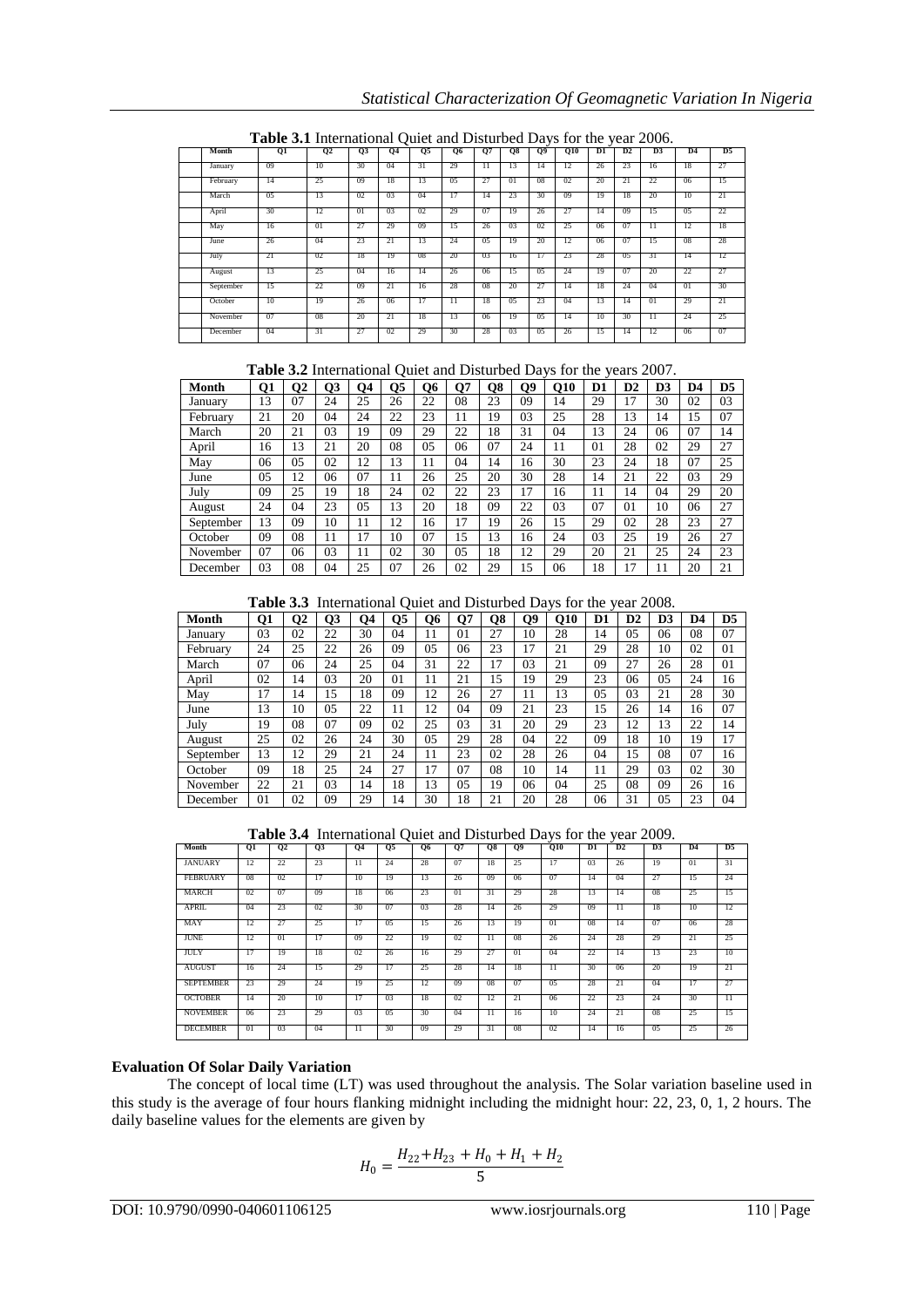$$
D_0 = \frac{D_{22} + D_{23} + D_0 + D_1 + D_2}{5}
$$
  

$$
Z_0 = \frac{Z_{22} + Z_{23} + Z_0 + Z_1 + Z_2}{5}
$$

where  $H_t$ ,  $D_t$  and  $Z_t$  represent the hourly values of  $H$ ,  $D$  and  $Z$  at time  $t$  respectively.

The hourly departures of H, D and Z from midnight baseline  $H_0$ ,  $D_0$  and  $Z_0$  were obtained by subtracting the midnight baseline values for a given day from the hourly values for that day. The values obtained are called the amplitude and for each hour  $t$ , the departure or variation is calculated as follows:

$$
\Delta H_t = H_t - H_0
$$
  
\n
$$
\Delta D_t = D_t - D_0
$$
  
\n
$$
\Delta Z_t = Z_t - Z_0
$$

for  $t = 0$  to 23 hours.

#### **Diurnal Variation Of Solar Daily Variation**

The mean hourly value for a month is the mean of the hourly values for each individual hour of all the days of a month. This is calculated by obtaining the mean of the hourly values from a selected group of days of a month; usually the ten international quiet days and the five international disturbed days.

**The Plots**

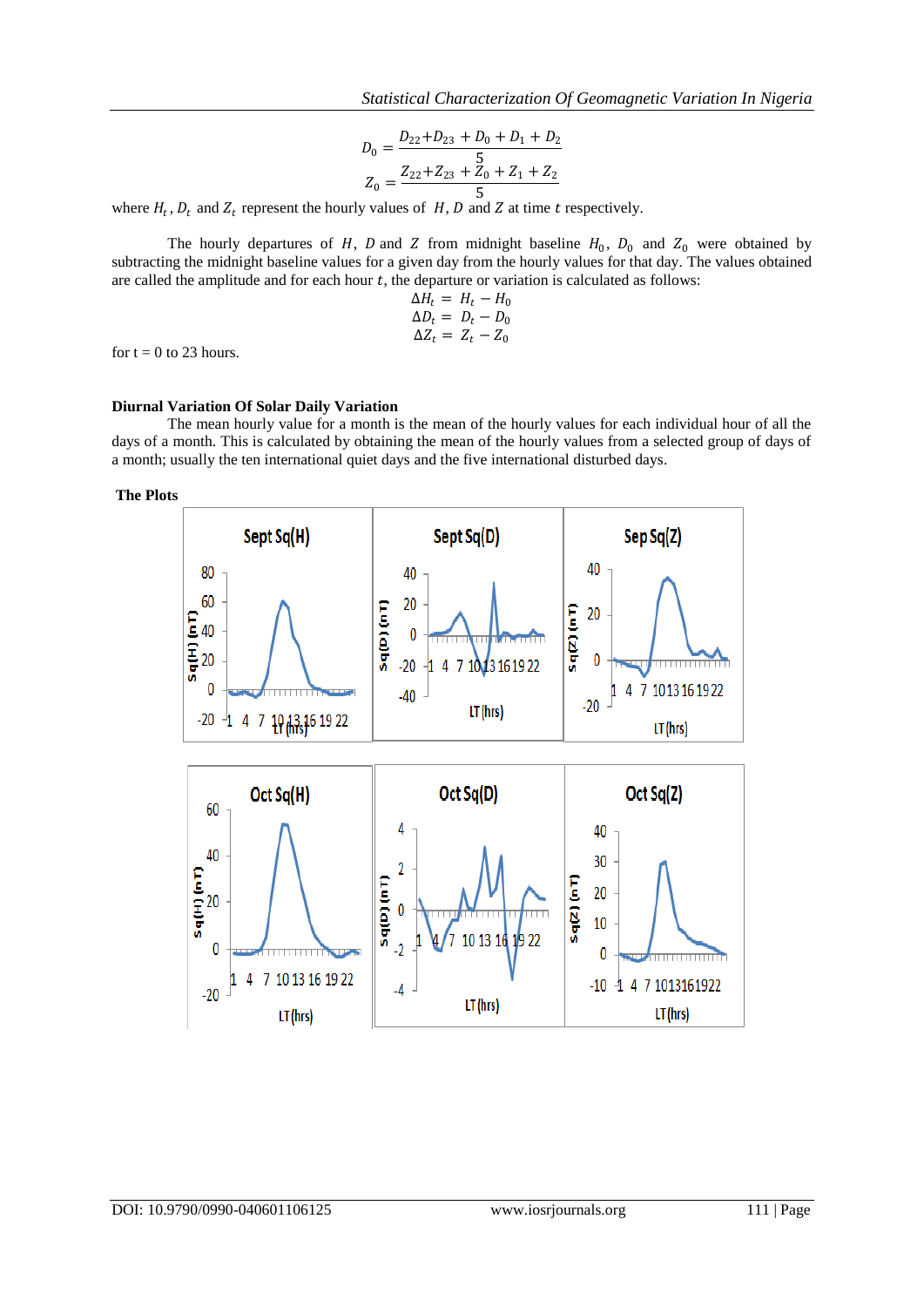

**Fig 3.0** Diurnal variation of the monthly mean of Sq(H), Sq(D) and Sq(Z) at Ilorin (September to December 2006)

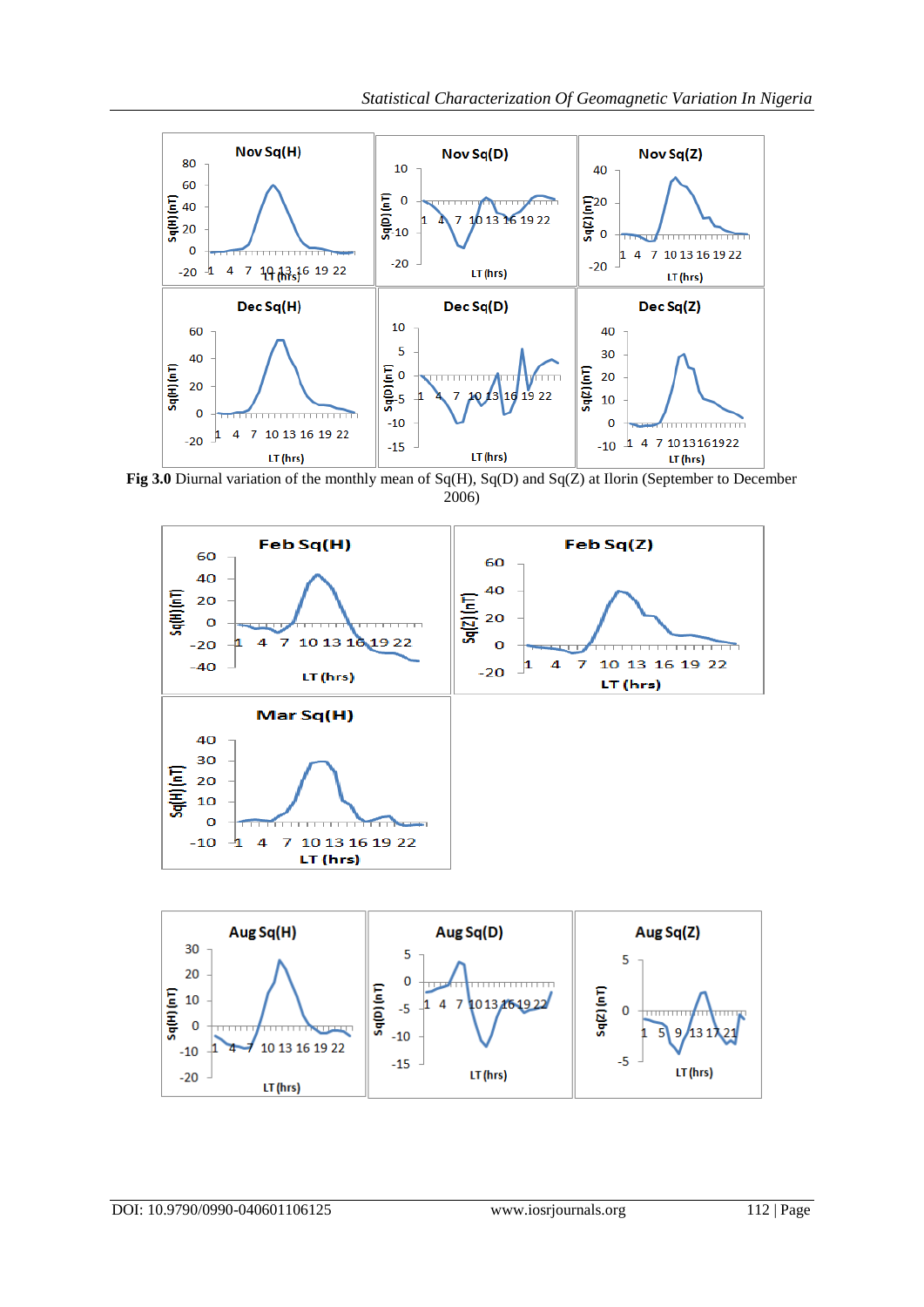

**Fig. 3.1** Diurnal variation of the monthly mean of Sq(H), Sq(D) and Sq(Z) at Ilorin (January to December 2007)

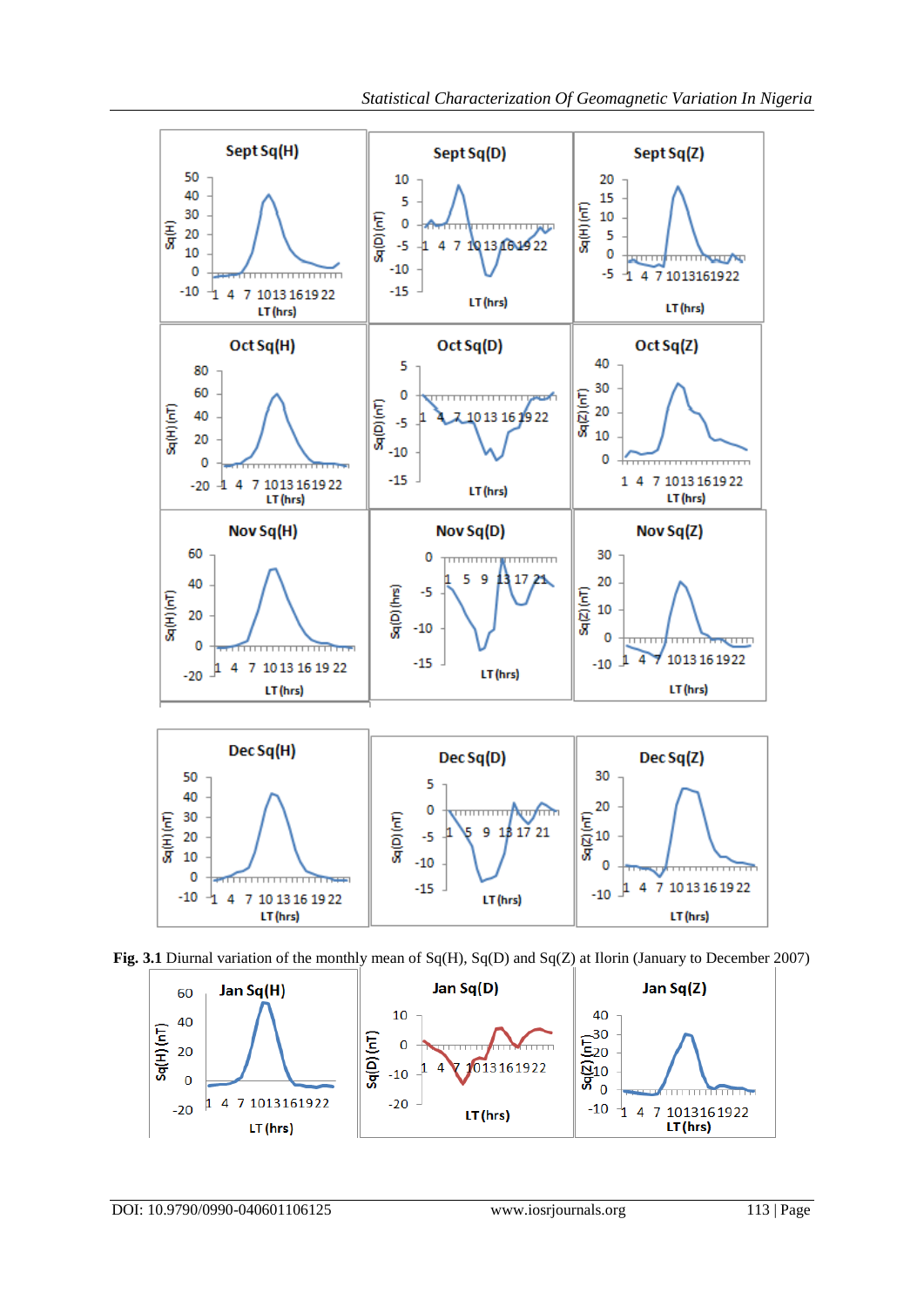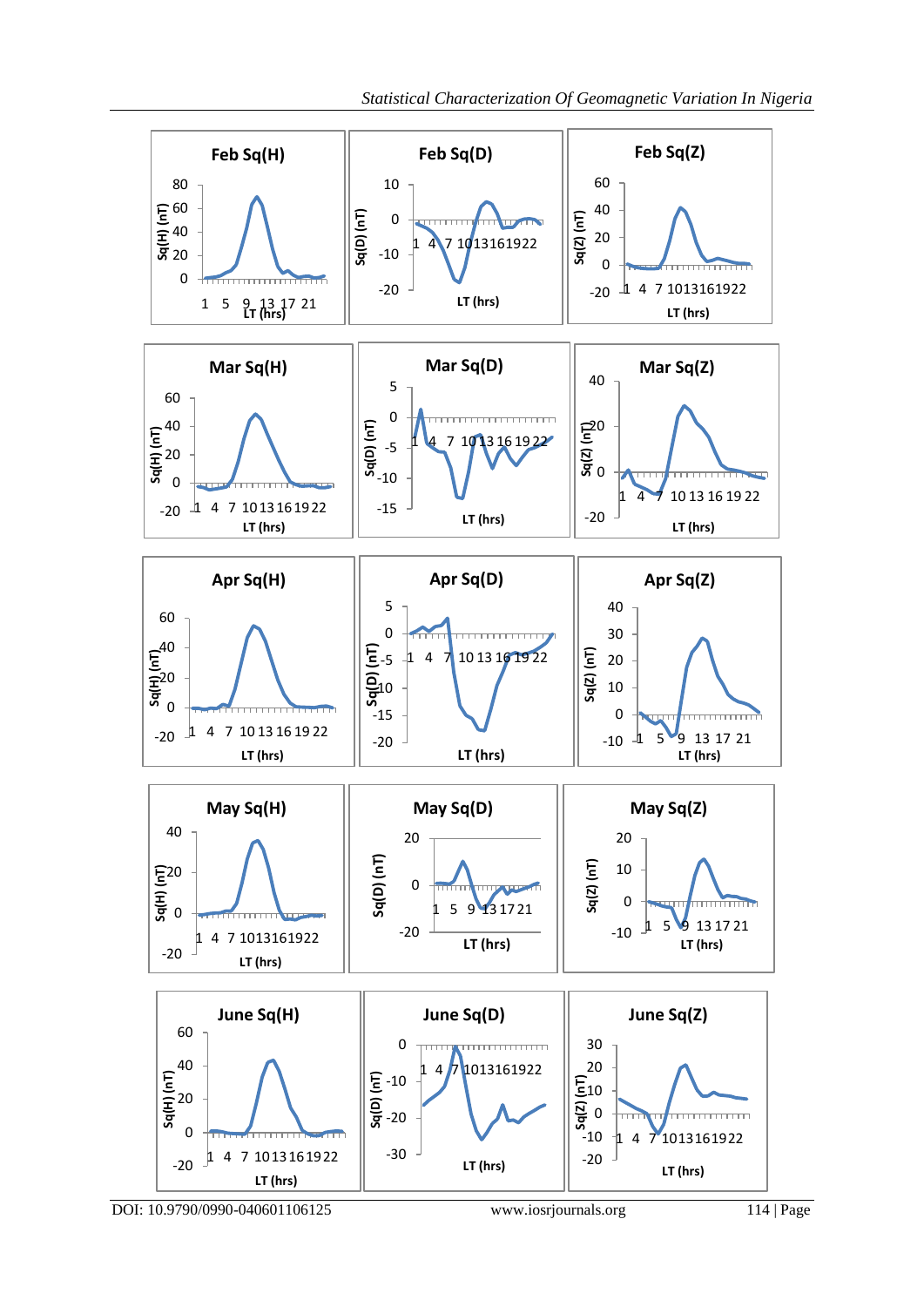![](_page_9_Figure_1.jpeg)

**Fig. 3.2** Diurnal variation of the monthly mean of Sq(H), Sq(D) and Sq(Z) at Ilorin (January to December 2008).

![](_page_9_Figure_3.jpeg)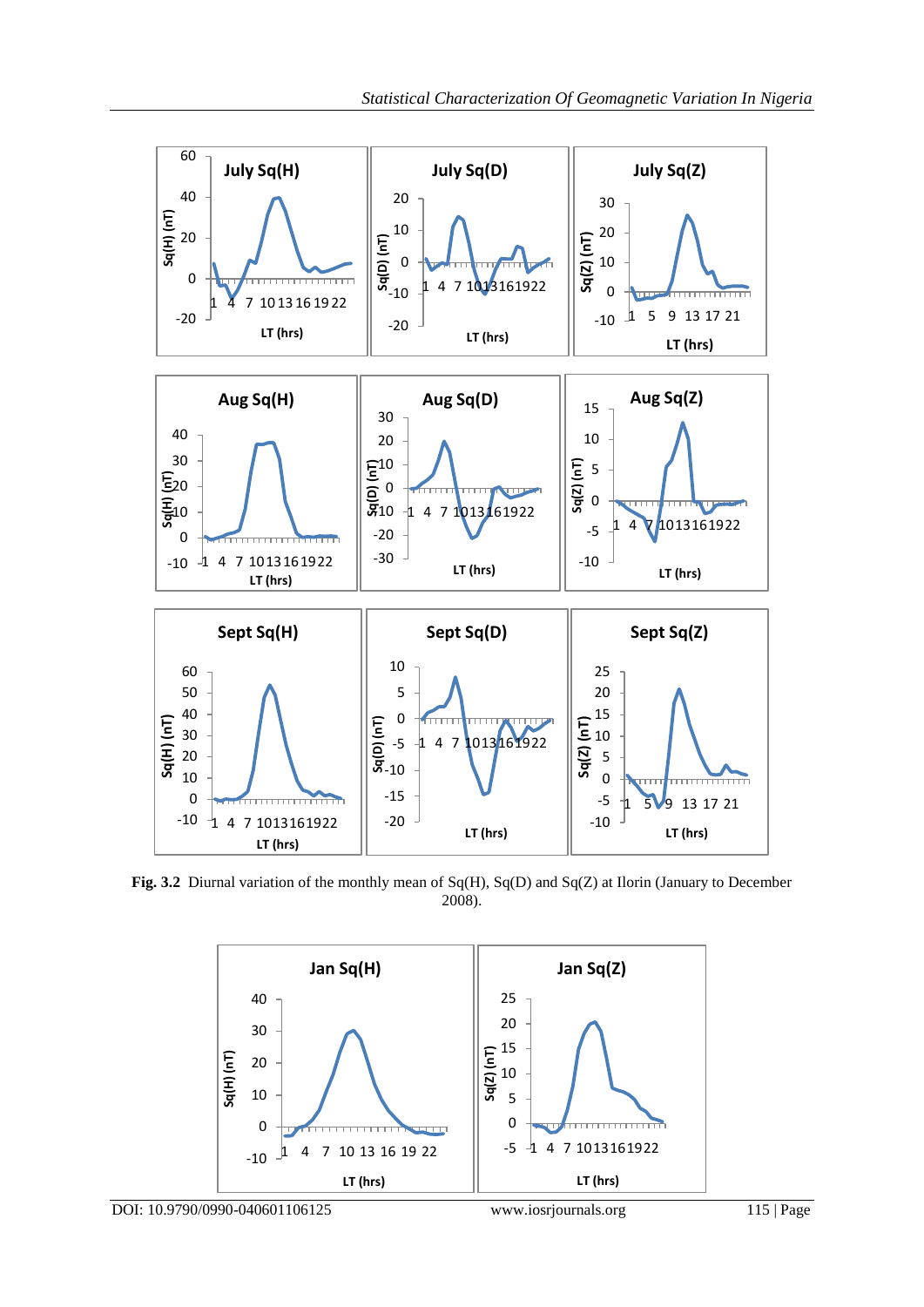![](_page_10_Figure_1.jpeg)

**Fig. 3.3** Diurnal variation of the monthly mean of Sq(H), Sq(D) and Sq(Z) at Ilorin (January to December 2009)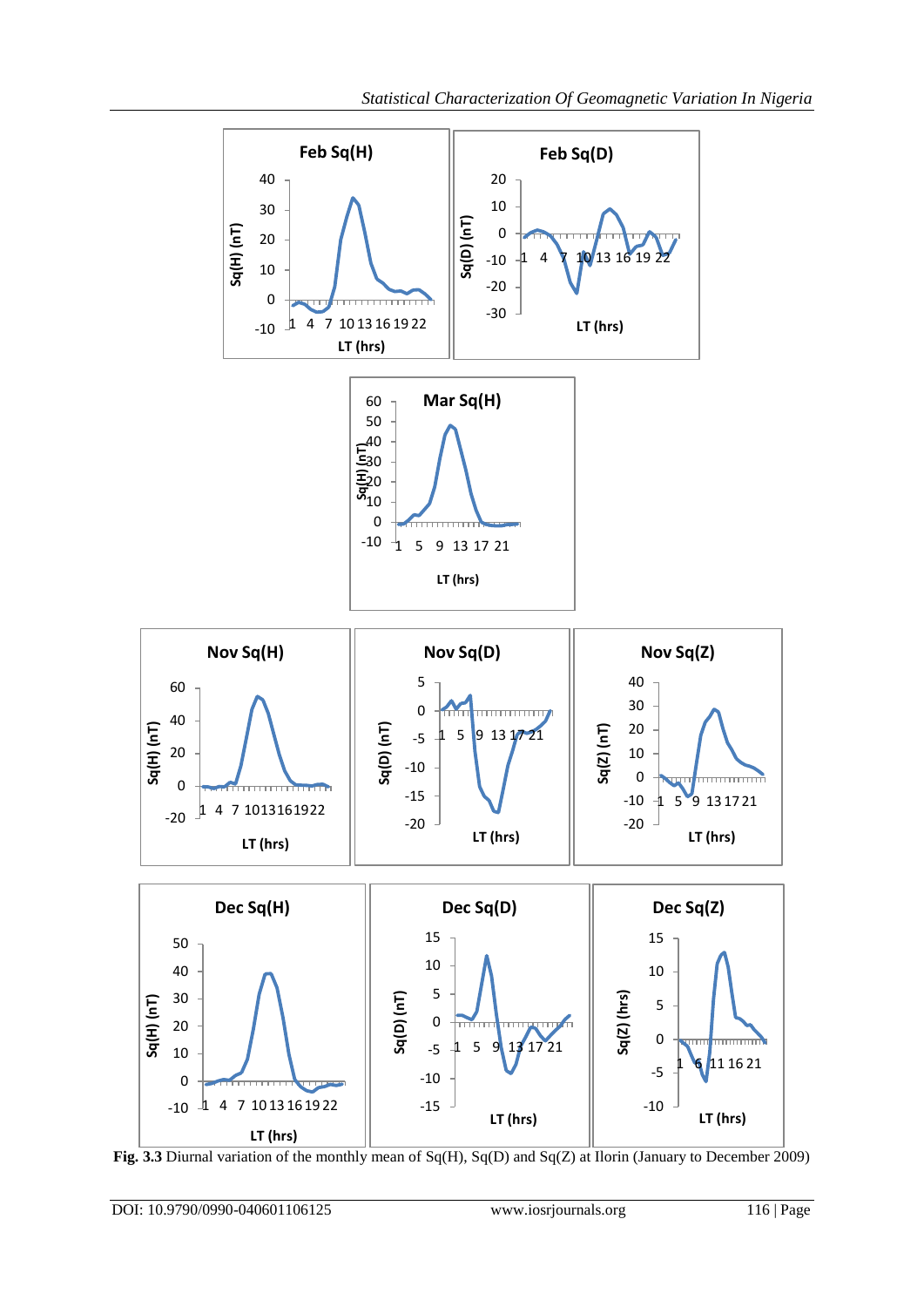![](_page_11_Figure_1.jpeg)

**Fig. 3.4** Diurnal variation of the monthly mean of Sd(H), Sd(D) and Sd(Z) at Ilorin (September to December 2006)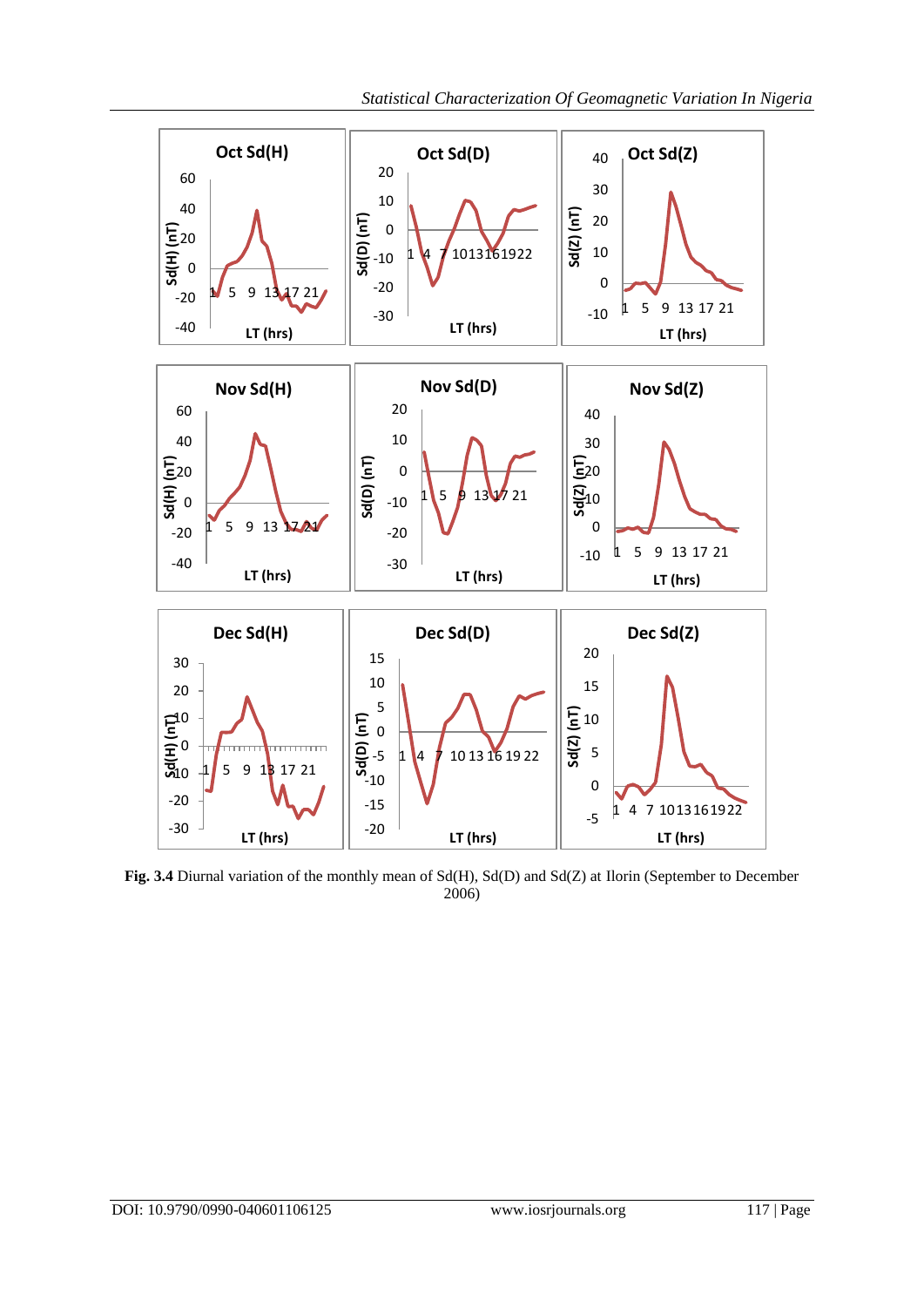![](_page_12_Figure_1.jpeg)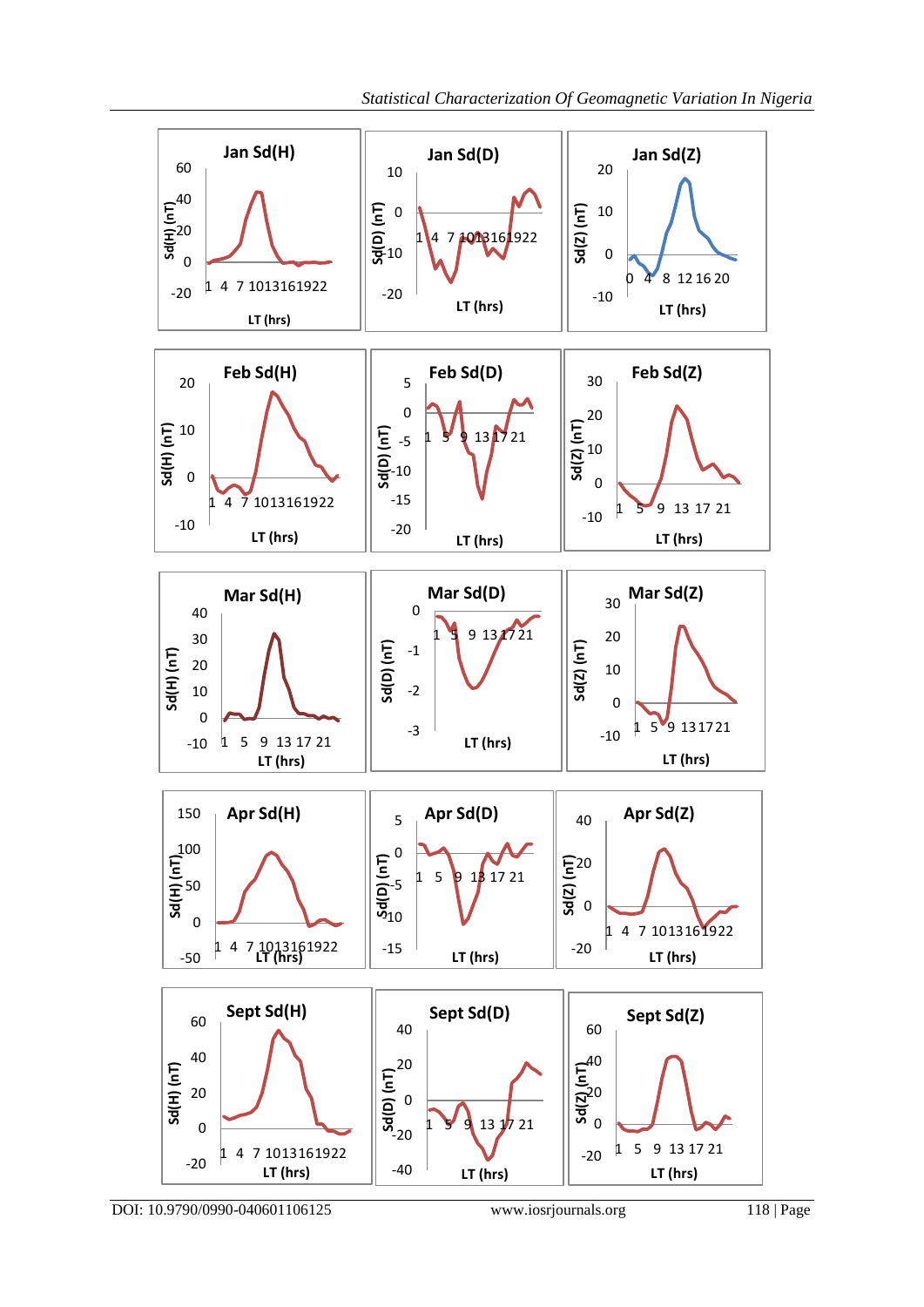![](_page_13_Figure_1.jpeg)

**Fig. 3.5** Diurnal variation of the monthly mean of Sd(H), Sd(D) and Sd(Z) at Ilorin (January to December 2007)

![](_page_13_Figure_3.jpeg)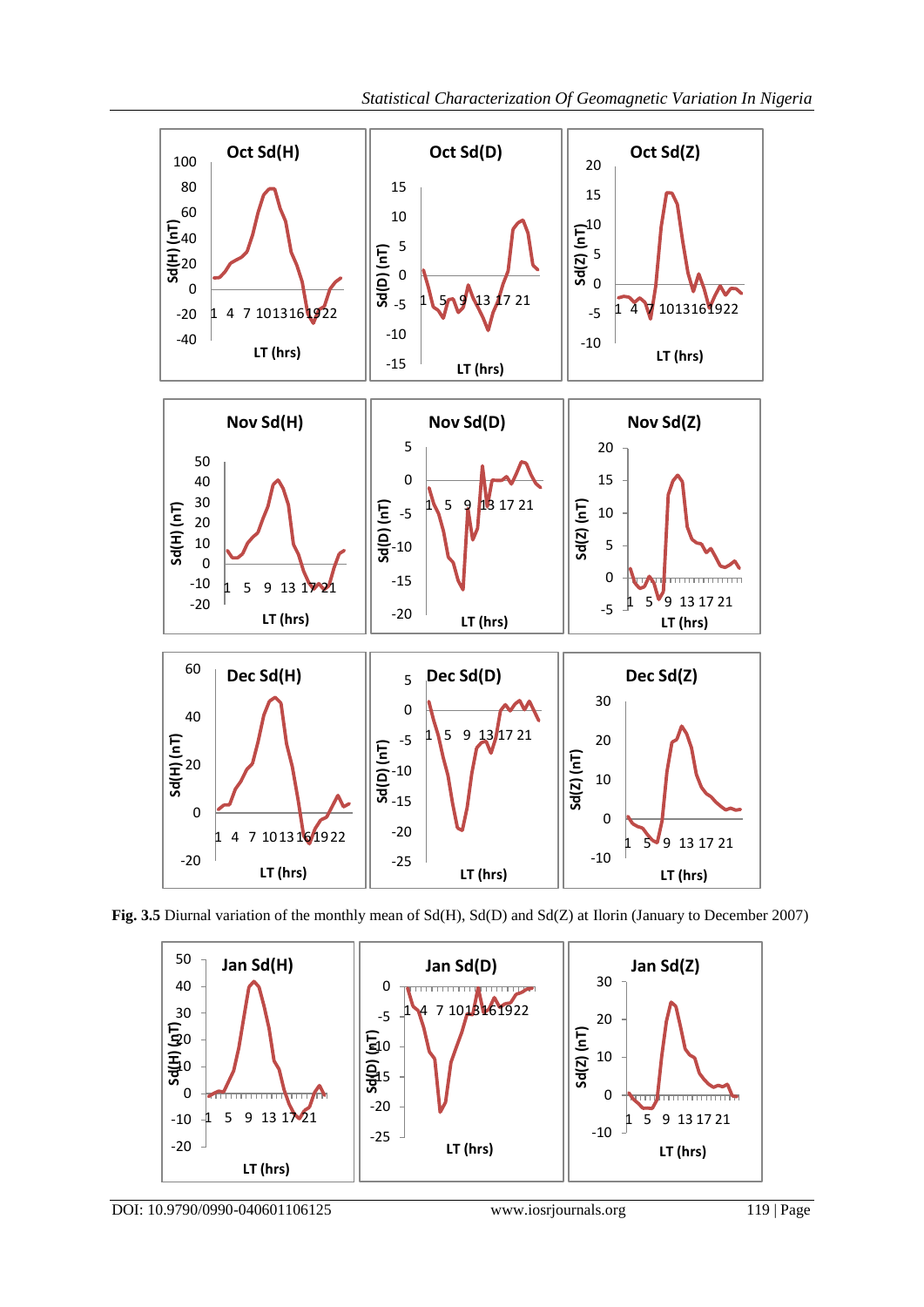![](_page_14_Figure_1.jpeg)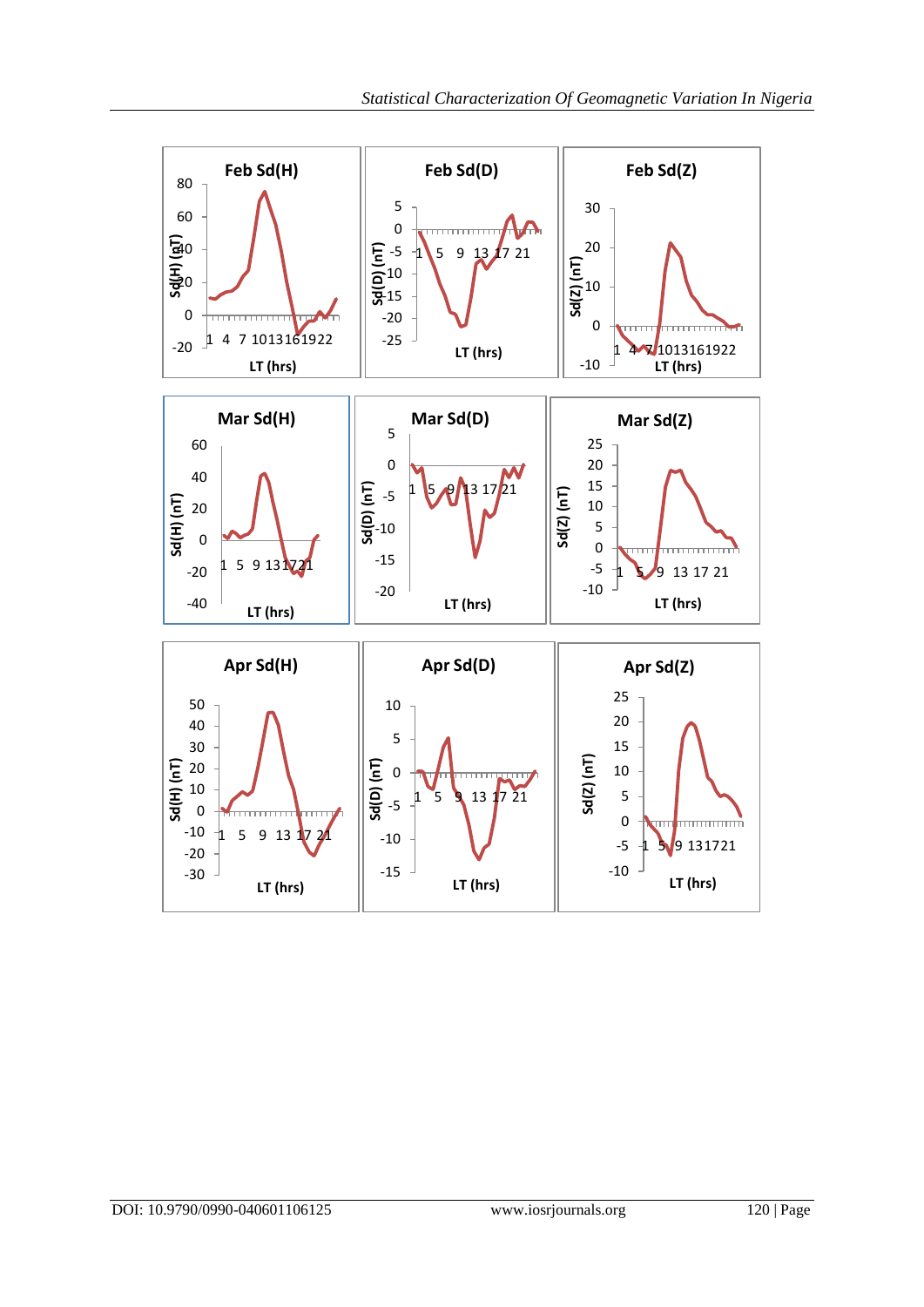![](_page_15_Figure_1.jpeg)

**Fig. 3.6** Diurnal variation of the monthly mean of Sd(H), Sd(D) and Sd(Z) at Ilorin (January to December 2008)

![](_page_15_Figure_3.jpeg)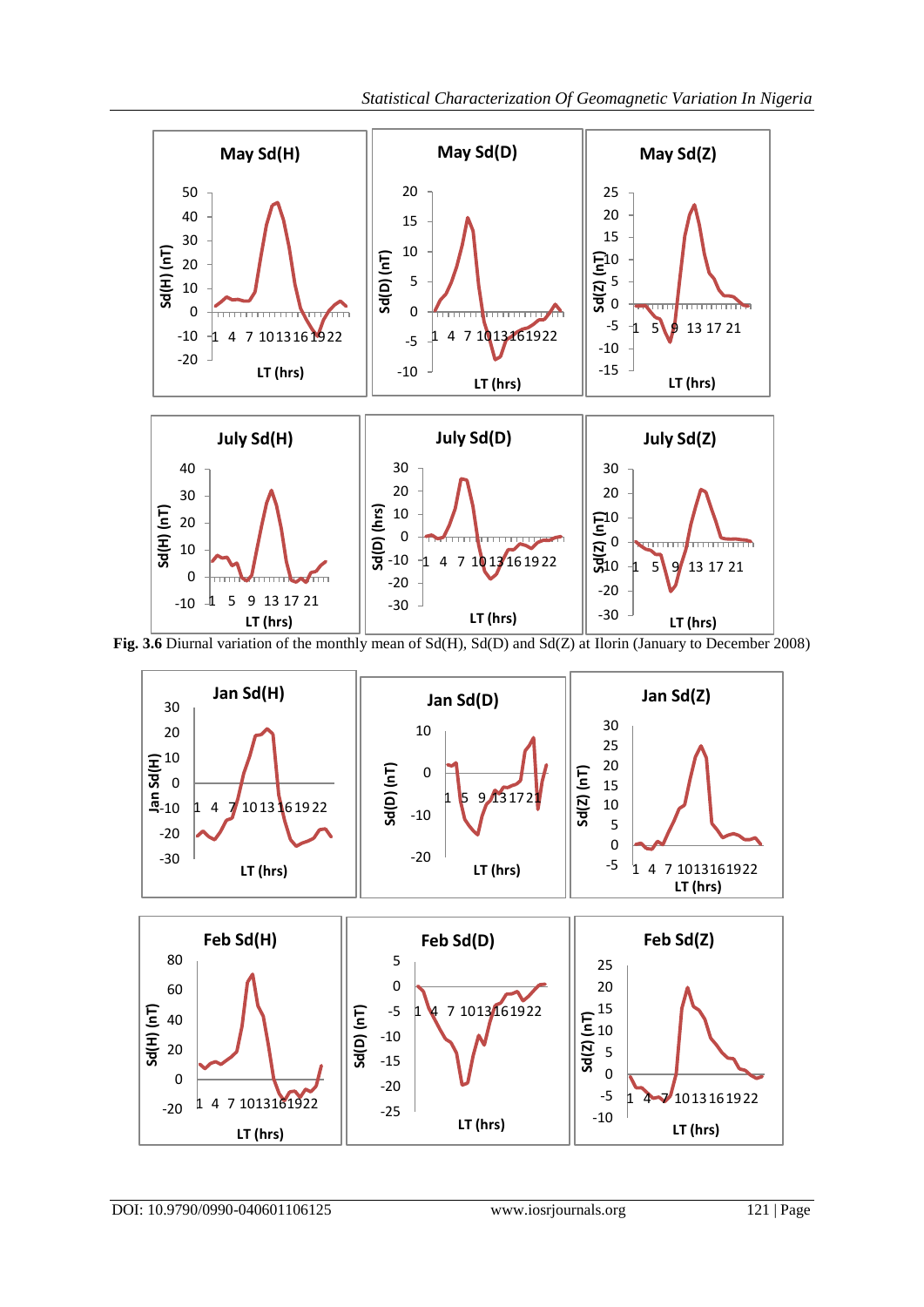![](_page_16_Figure_1.jpeg)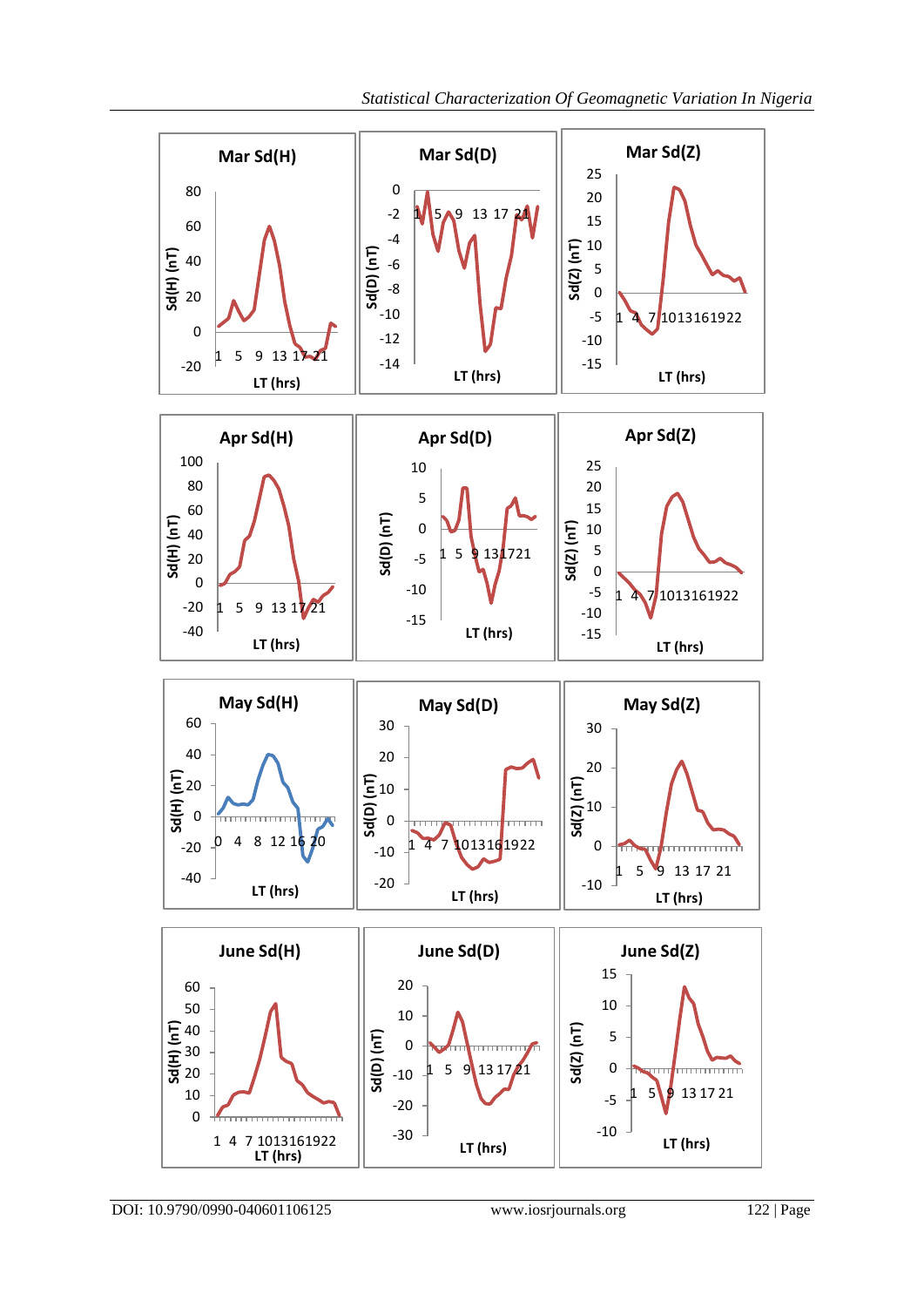![](_page_17_Figure_1.jpeg)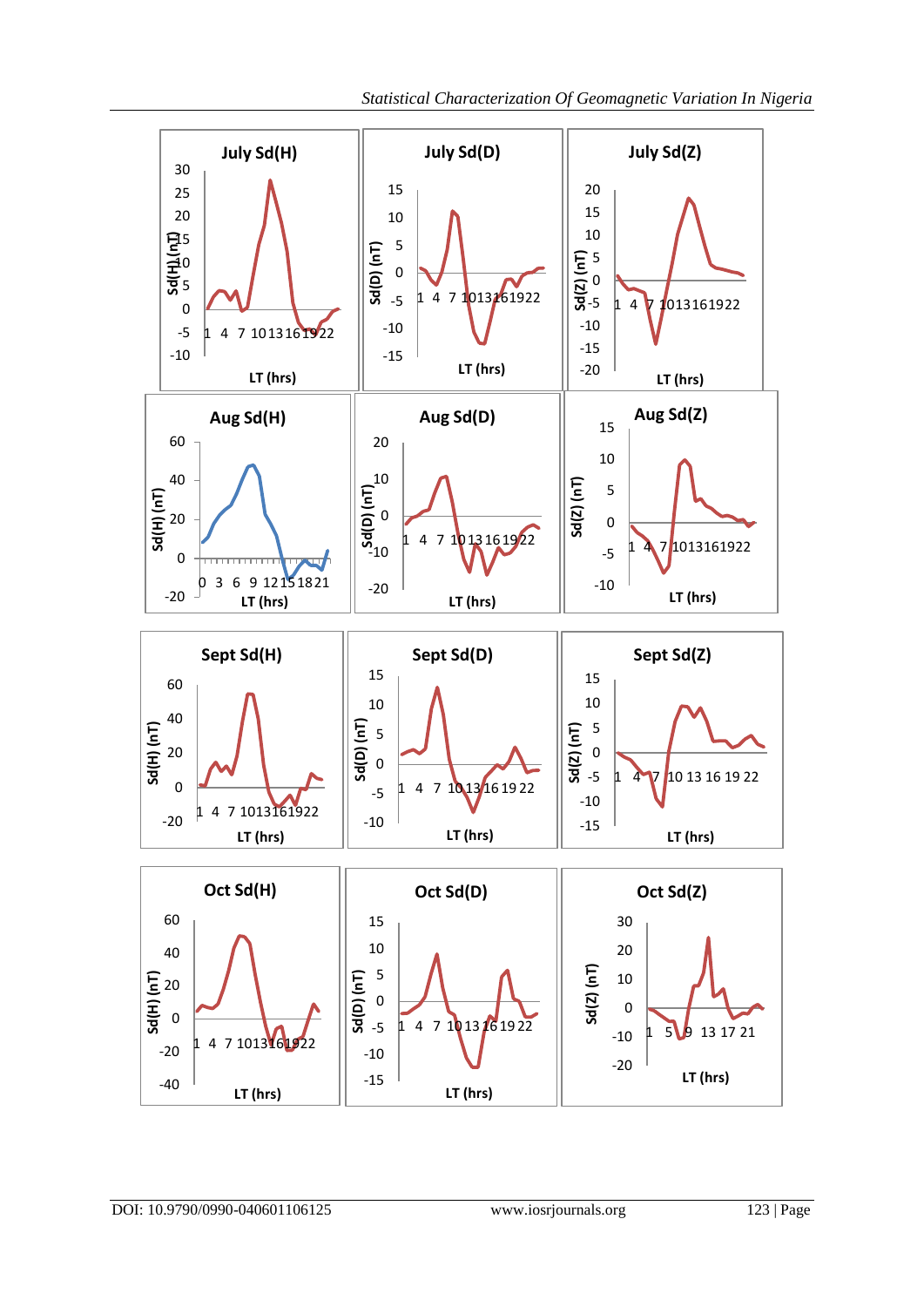![](_page_18_Figure_1.jpeg)

**Fig. 3.7** Diurnal variation of the monthly mean of Sd(H), Sd(D) and Sd(Z) at Ilorin (January to December 2009)

#### **Diurnal Variation**

# **III. Results And Discussion**

Figures 3.0, 3.1, 3.2 and 3.3 depict the diurnal variations obtained from the hourly mean values of three components H, D, Z at Ilorin on the ten international quiet days for the years  $2007 - 2009$ . Also, Figures 3.4, 3.5, 3.6 and 3.7 show those obtained on the five international disturbed days.

From these figures, we can see that the diurnal variations of Solar quiet variation, Sq, and Solar disturbance daily variation, Sd, exist in the elements H, D, and Z on quiet and disturbed days for the years 2006 to 2009.

There is similarity in the behavior of the Sq variation in all the mean hourly values of the solar daily variation of selected ten international quiet days for the years under investigation in both H and Z components while that in D is not in conformity with them. The variability of the D component shows a greater variability than those of H and Z.

The solar quiet daily variation in the H component rises at about 0600 hours LT, peaks about local noon and gently falls at about sunset 1800 hours LT. It can also be seen that the daytime variation of Sq(Z) are generally regular and smooth for all the years 2006-2009. The amplitude of the  $Sq(Z)$  daily variation is consistent and reaches its maximum at about local noon.

The diurnal variation of solar daily variable in both conditions agrees with the results of Onwumechili (1960) and Matsushita (1968). They attributed these to variability of the ionospheric process and physical structures such as conductivity and wind structures.

Figures 3.0 to 3.3 shows that the amplitudes of  $Sq(H)$  at any hour of the day are greater than those of the  $Sq(D)$  and  $Sq(Z)$ . This may be attributed to the fact that the equatorial region is in horizontal magnetic field plane, such that there are tendencies for higher magnitude of solar intensities, (Bolaji et. al., 2011). Figures 3.4 to 3.7 shows that a similar situation holds for the Solar disturbance daily variations.

#### **Night Time Variations**

Night time was taken as time from 1800 hrs LT to 0600 hrs LT through 2400 hrs LT; while day time was taken as time from 0700 hrs LT to 1700 hrs LT.